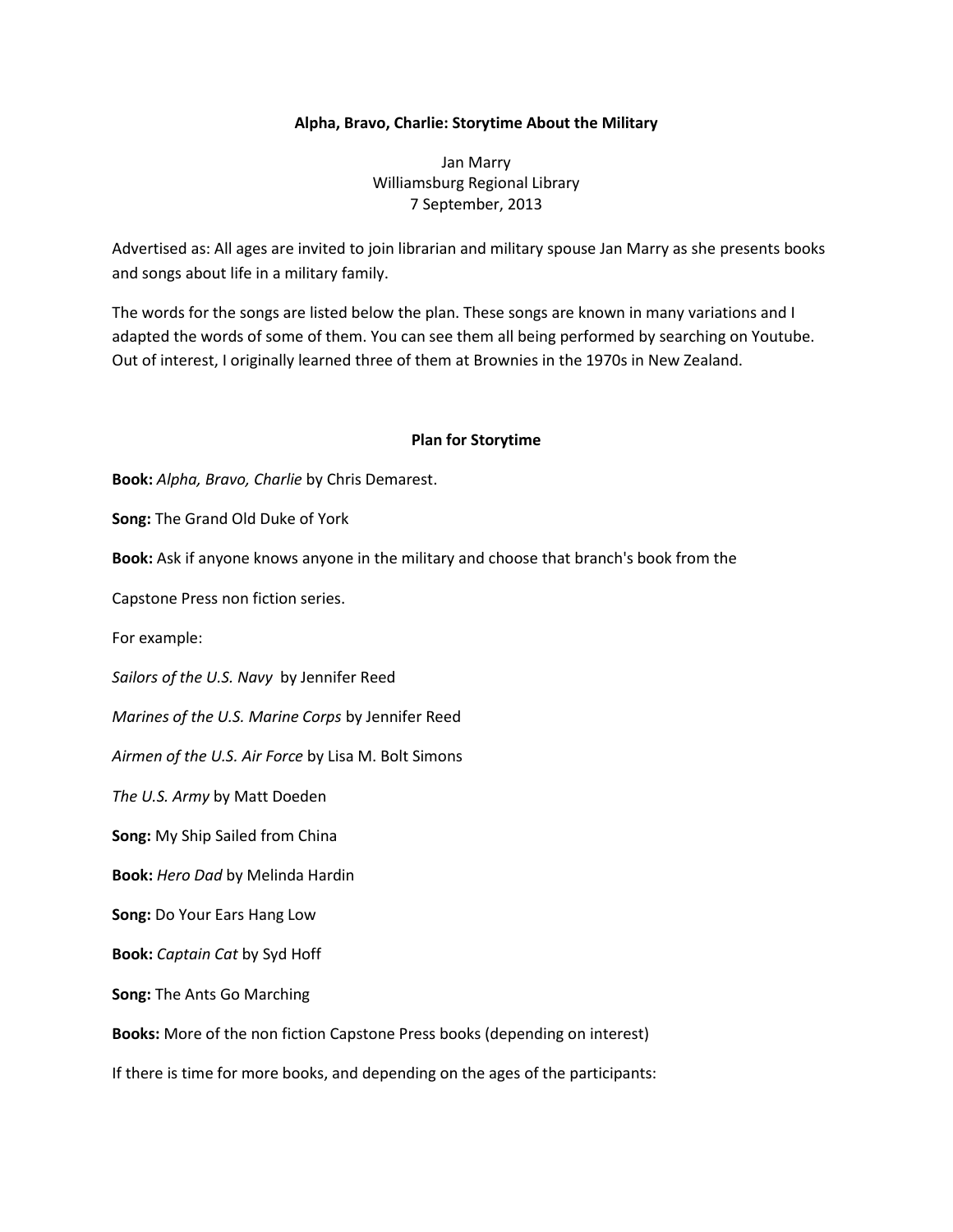**Book:** *Baby I'm Watching Over You* **Book***: My Red Balloon* by Eve Bunting **Book:** *Red White and Blue Goodbye* by Sarah Wones Tomp **Book:** *Night Catch* by Brenda Ehrmantraut

### **Song Lyrics**

#### *The Grand Old Duke of York*

The grand old Duke of York, He had ten thousand men; He marched them up to the top of the hill, And he marched them down again.

And when they were up, they were up, And when they were down, they were down, And when they were only half-way up, They were neither up nor down.

### *My Ship Sailed from China*

This is an action song where you sit down with your legs straight out and sway to show that you are on the sea. The song repeats and each time you "come to a storm" you add an action like waving your arms from side to side or crossing your legs. You usually end up getting in a tangle!

My ship sailed from China With a cargo of tea, All laden with presents For you and for me. We came to a storm, Just imagine my bliss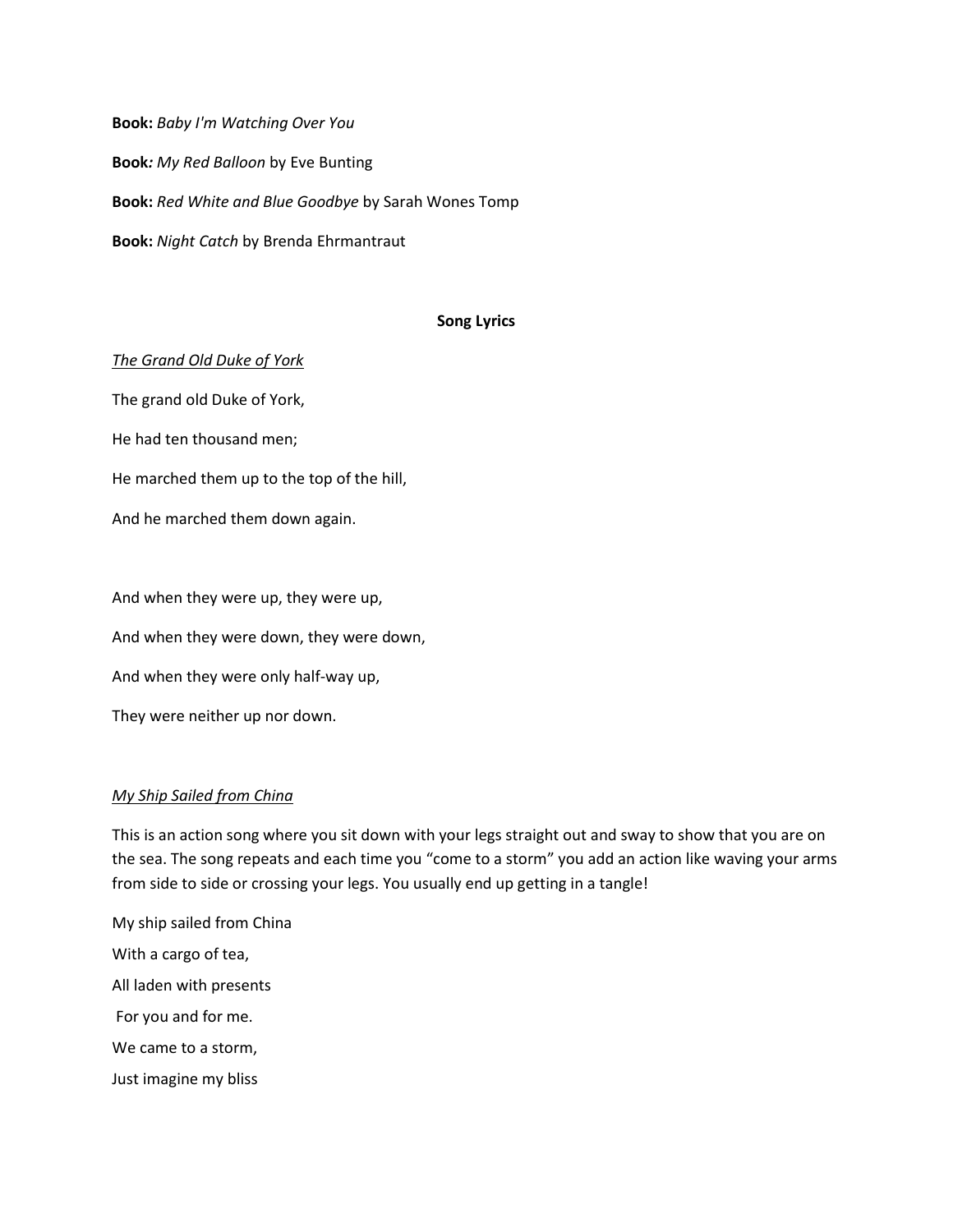When I found myself going Like this, like this, like this, like this….

# *Do Your Ears Hang Low*

Do Your Ears Hang Low? Do They Wobble to and Fro? Can You Tie Them in a Knot? Can You Tie Them in a Bow? Can You Throw Them Over Your Shoulder Like a Continental Soldier? Do Your Ears Hang Low?

Do Your Ears Hang High? Do They Reach Up to the Sky? Do The Droop When They're Wet? Do They Stiffen When They're Dry? Can You Throw Them Over Your Shoulder Like a Continental Soldier? Do Your Ears Hang Low?

Do Your Ears Hang Wide? Do They Flap From Side to Side? Do They Wave in the Breeze? From the Slightest Little Sneeze? Can You Throw Them Over Your Shoulder Like a Continental Soldier? Do Your Ears Hang Low?

# *The Ants Go Marching*

The ants go marching one by one, hurrah, hurrah The ants go marching one by one, hurrah, hurrah The ants go marching one by one, The little one stops to play the drum And they all go marching around the town, into the ground, through the drain, and up in the rain

The ants go marching two by two, hurrah, hurrah The ants go marching two by two, hurrah, hurrah The ants go marching two by two, The little one stops to tie his shoe And they all go marching around the town, into the ground, through the drain, and up in the rain

The ants go marching three by three, hurrah, hurrah The ants go marching three by three, hurrah, hurrah